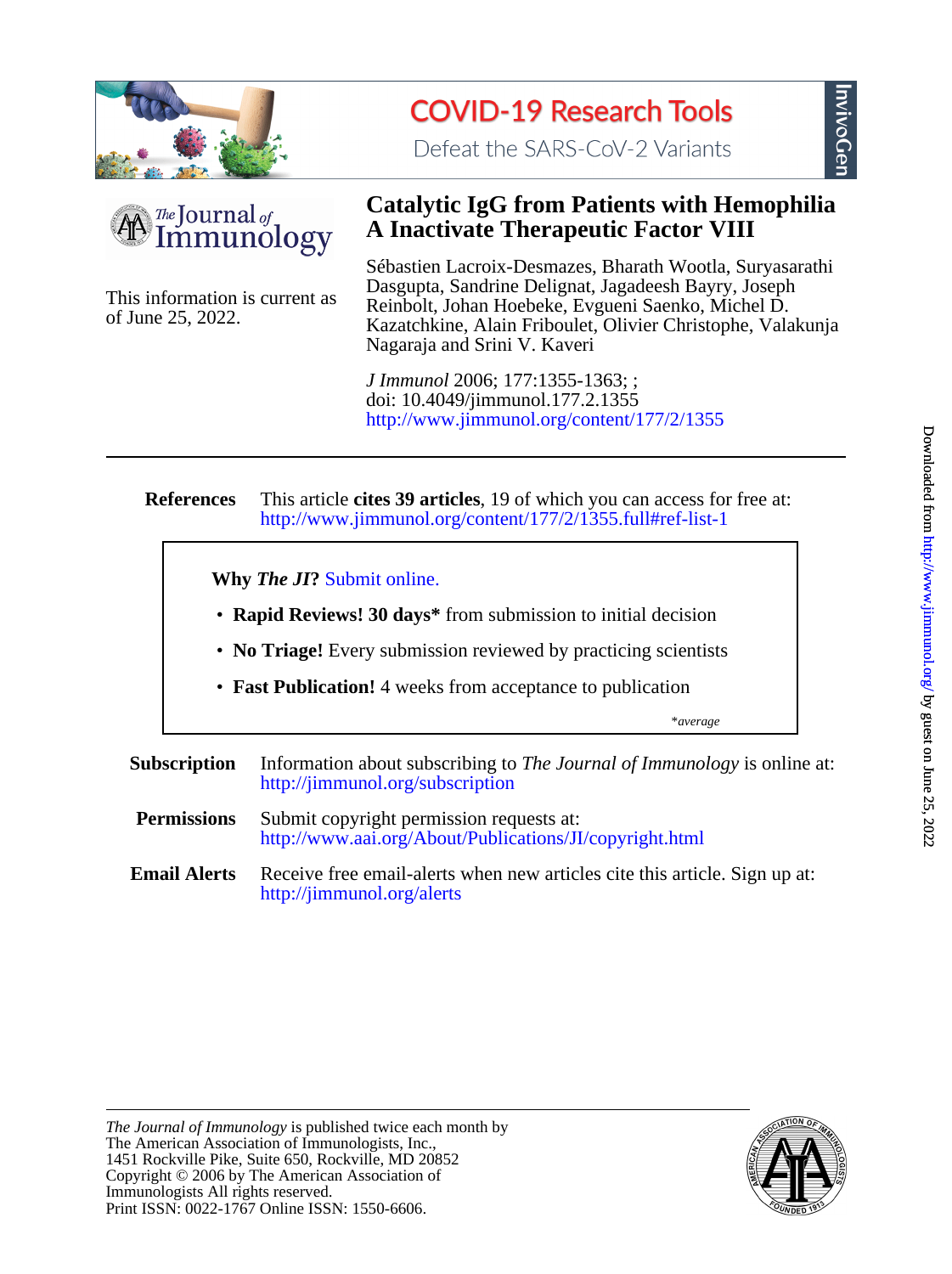## **Catalytic IgG from Patients with Hemophilia A Inactivate Therapeutic Factor VIII1**

**Se´bastien Lacroix-Desmazes,<sup>2</sup> \* Bharath Wootla,\*† Suryasarathi Dasgupta,\* Sandrine Delignat,\* Jagadeesh Bayry,\* Joseph Reinbolt,‡ Johan Hoebeke,‡ Evgueni Saenko,§ Michel D. Kazatchkine,\* Alain Friboulet,† Olivier Christophe,¶ Valakunja Nagaraja, and Srini V. Kaveri\***

**Factor VIII (FVIII) inhibitors are anti-FVIII IgG that arise in up to 50% of the patients with hemophilia A, upon therapeutic administration of exogenous FVIII. Factor VIII inhibitors neutralize the activity of the administered FVIII by sterically hindering its interaction with molecules of the coagulation cascade, or by forming immune complexes with FVIII and accelerating its clearance from the circulation. We have shown previously that a subset of anti-factor VIII IgG hydrolyzes FVIII. FVIII-hydrolyzing IgG are detected in over 50% of inhibitor-positive patients with severe hemophilia A, and are not found in inhibitornegative patients. Although human proficient catalytic Abs have been described in a number of inflammatory and autoimmune disorders, their pathological relevance remains elusive. We demonstrate here that the kinetics of FVIII degradation by FVIIIhydrolyzing IgG are compatible with a pathogenic role for IgG catalysts. We also report that FVIII-hydrolyzing IgG from each patient exhibit multiple cleavage sites on FVIII and that, while the specificity of cleavage varies from one patient to another, catalytic IgG preferentially hydrolyze peptide bonds containing basic amino acids.** *The Journal of Immunology,* **2006, 177: 1355–1363.**

emophilia A is an inherited X-linked bleeding disorder that is characterized by the absence of functional procoagulant factor VIII  $(FVIII)^3$  in the circulation (1). Treatment of hemophilia A with therapeutic administration of FVIII results in the generation of anti-FVIII Abs of the IgG isotype that inhibit FVIII activity (FVIII inhibitors) in  $~50\%$  of the patients (2). The occurrence of FVIII inhibitors appears as the major complication of hemophilia A treatment. Factor VIII inhibitors neutralize the activity of FVIII by preventing its interaction with other molecules of the coagulation cascade by steric hindrance (3–8), or by forming immune complexes that accelerate FVIII clearance from the circulation (9). In addition to these mechanisms, we have demonstrated the presence of Abs that hydrolyze FVIII in inhibi-

Received for publication February 9, 2006. Accepted for publication May 1, 2006.

The costs of publication of this article were defrayed in part by the payment of page charges. This article must therefore be hereby marked *advertisement* in accordance with 18 U.S.C. Section 1734 solely to indicate this fact.

tor-positive patients with severe hemophilia A (10). FVIII-hydrolyzing Abs were found in >50% of inhibitor-positive hemophilic patients, and were not detected in inhibitor-negative patients (11). The rates of FVIII hydrolysis were found to correlate with the inhibitory activities scored in the plasma of the patients (11).

Human proficient catalytic Abs have been described in the context of inflammatory and autoimmune disorders, including asthma, Hashimoto's thyroiditis, multiple myeloma, systemic lupus erythematosus, scleroderma, rheumatoid arthritis, multiple sclerosis, and HIV-related immune thrombocytopenia (12–18). Although there is evidence supporting a detrimental role for a subset of platelet-fragmenting Abs in HIV infection (18), the deleterious role of catalytic Abs in the other disorders remains debated. In this study, we demonstrate in vitro, in the presence of human serum albumin (HSA), that the kinetics of FVIII degradation by FVIIIhydrolyzing IgG are compatible with a pathogenic role for catalytic Abs in inactivation of the therapeutic FVIII administered to hemophilia A patients. We also report that FVIII-hydrolyzing IgG from each patient exhibit multiple cleavage sites on FVIII and that, while the specificities of cleavage vary from one patient to another, Ab catalysts preferentially hydrolyze peptide bonds containing basic amino acids. Our findings are critical for the design of generic neutralizing molecules against anti-FVIII IgG catalysts.

### **Materials and Methods**

#### *Patients*

Frozen plasma samples of 24 inhibitor-positive patients with severe hemophilia A (plasma FVIII levels  $\leq 1.0\%$  of normal) were obtained from the following institutions in accordance with the local ethical regulation: Hôpital Cochin (Paris, France), Hôpital du Kremlin-Bicêtre (Bicêtre, France), Hôpital de Saint-Etienne (Saint-Etienne, France), Gasthuisberg Leuven (Leuven, Belgium), and the Christian Medical College Hospital (Vellore, India). Most of the patients had been diagnosed with severe hemophilia A within the first 2 years of life. The mean age of the patients at the time of blood sampling was  $40.6 \pm 18.4$  years (mean  $\pm$  SD, ranging from 10 to 70). Patients could be divided in three groups according to the inhibitory

<sup>\*</sup>Institut National de la Santé et de la Recherche Médicale (INSERM) Unité 681 and Université Pierre et Marie Curie (UPMC)-Paris 6, Institut des Cordeliers, Paris, France; <sup>†</sup>Unité Mixte de Recherche 6022 Centre National de la Recherche Scientifique (CNRS), Universite de Technologie de Compiegne, France; <sup>‡</sup>Unité Propre de Recherche 9021 CNRS, Institut de Biologie Moléculaire et Cellulaire, Strasbourg, France; <sup>§</sup>University of Maryland School of Medicine, Baltimore, MD 21201; <sup>¶</sup>IN-SERM Unité 770, Hôpital de Bicêtre, Université Paris-Sud, Faculté de Médecine Paris-Sud, Bicêtre, France; and <sup>|</sup>Department of Microbiology and Cell Biology, Indian Institute of Science, Bangalore, India

<sup>&</sup>lt;sup>1</sup> This work was supported by INSERM, by CNRS, by UPMC-Paris VI, by Indo-French Center for Promotion of Advanced Research (CEFIPRA), by an award from Bayer HealthCare (Research Triangle Park, NC), and by a Grant from Agence Nationale de la Recherche (ANR-05-MRAR-012). S.Da. was the recipient of a fellowship from CEFIPRA. B.W. was the recipient of a fellowship from LFB (Les Ulis, France).

<sup>&</sup>lt;sup>2</sup> Address correspondence and reprint requests to Dr. Sébastien Lacroix-Desmazes, INSERM Unité 681, Institut des Cordeliers, 15 rue de l'Ecole de Médecine, 75006 Paris, France. E-mail address: sebastien.lacroix-desmazes@umrs681.jussieu.fr

<sup>&</sup>lt;sup>3</sup> Abbreviations used in this paper: FVIII, factor VIII; IVIg, i.v. Ig; BU, Bethesda unit; PVDF, polyvinylidene difluoride; FIX, factor IX; FX, factor X; HSA, human serum albumin; PFR, proline-phenylalanine-arginine; MCA, methylcoumarinamide.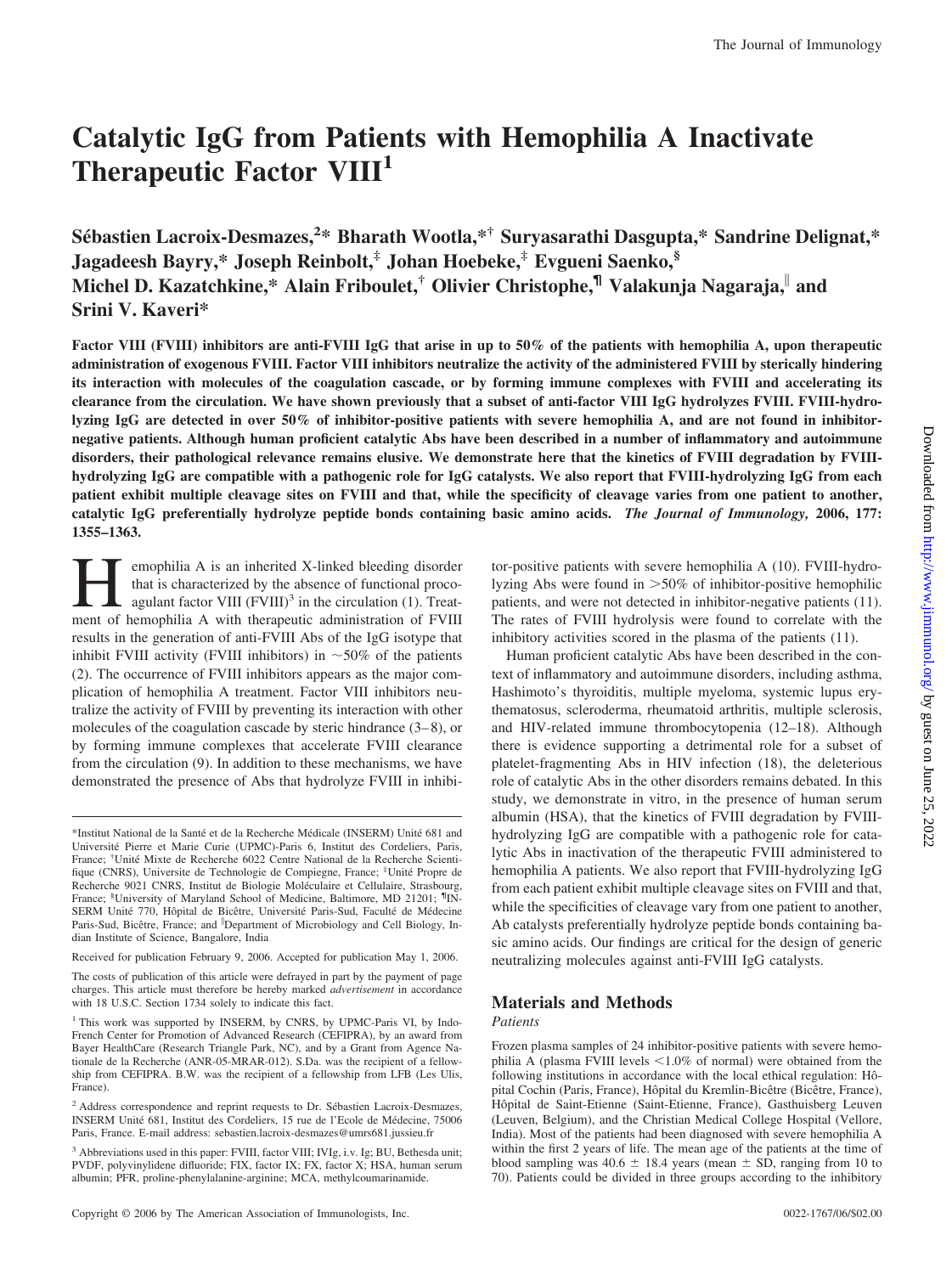activity measured in plasma using the Bethesda assay. Mean inhibitory activities in each group were  $2.7 \pm 1.5$  Bethesda units (BU)/ml (3 low responder patients, ranging from 1 to 4 BU/ml),  $8.5 \pm 1.4$  BU/ml (4 patients with moderate inhibitory titers,  $6.7-10.0$  BU/ml),  $65.5 \pm 65.0$  BU/ml (17 patients with high inhibitory titers, 12–280), respectively. Plasma from inhibitor-positive patients with mild hemophilia, and from inhibitor-positive patients with severe hemophilia undergoing immune tolerance induction, were not included in our study.

#### *Purification of IgG*

IgG was isolated from plasma by 50% ammonium sulfate precipitation followed by affinity-chromatography on protein G-Sepharose (Amersham Biosciences). A therapeutic preparation of pooled normal human IgG (i.v. Ig (IVIg), Sandoglobulin) was used as a source of normal IgG. Size-exclusion chromatography of patients' IgG and IVIg was performed on a Superose-12 column (Pharmacia) equilibrated with 50 mM Tris, 8 M urea, and  $0.02\%$  NaN<sub>3</sub> (pH 7.7), at a flow rate of 0.25 ml/min to exclude contaminating proteases. IgG-containing fractions were then pooled and dialyzed against 50 mM Tris, 100 mM glycine,  $0.02\%$  NaN<sub>3</sub> (pH 7.7) for 2 days at 4°C. We have previously demonstrated that urea-treated purified IgG retain the inhibitory activity toward FVIII (11). The purity of IgG preparations was confirmed 1) by SDS-PAGE and immunoblotting under nonreducing conditions, 2) by surface-enhanced laser desorption/ionization time-of-flight mass spectrometry, and 3) by coincubation of the IgG with a biotinylated suicide inhibitor for serine proteases (phosphonate diester covalently reactive analog; a gift from Prof. S. Paul, University of Texas, Houston, TX) followed by detection in Western blot of the biotin-labeled material. IgG was quantified by ELISA.

#### *Purification of anti-FVIII IgG Abs by affinity chromatography*

IgG from patients B1, B2, C1, N1, P1, and Wal reactive to FVIII were affinity purified on a matrix to which human FVIII had been coupled. Two different matrices and coupling protocols were used. Twenty-five thousand units (5 mg) of immunopurified plasma-derived FVIII (LFB) were coupled to 10 ml of cyanogen bromide-activated Sepharose (Pharmacia). IgG of patients B2 and C1 were purified as described previously (19). Briefly, following overnight incubation with the affinity matrix at 4°C and extensive washing with PBS, anti-FVIII IgG were eluted using 0.2 M glycine (pH 2.8), dialyzed against PBS,  $0.01\%$  NaN<sub>3</sub> and concentrated with Centriprep (Amicon). Alternatively, 12,000 U (2.4 mg) of human recombinant FVIII (Hyland) were coupled to 6.7 ml of Affigel-HZ (Bio-Rad) through glycosylated moieties of FVIII as previously described (20). Following incubation of IgG from patients B1, N1, and P1 with the FVIII matrix and extensive washing, anti-FVIII IgG were recovered by sequential acid (50 mM imidazole (pH 4.5),  $60\%$  ethylene glycol,  $0.5\%$  HSA,  $40$  mM CaCl<sub>2</sub>), and alkaline elutions (50 mM diethylamine (pH 10), 60% ethylene glycol, 40 mM CaCl<sub>2</sub>), dialyzed, and concentrated.

#### *Biotinylation of Ags*

Recombinant human FVIII (Kogenate II; Bayer) was reconstituted in distilled water to a final concentration of 396  $\mu$ g/ml, desalted on PD-10 columns (Pharmacia) and eluted in 500- $\mu$ l fractions using borate buffer (100 mM borate (pH 7.0), 150 mM NaCl, 5 mM CaCl<sub>2</sub>). Fractions that contained FVIII as assessed by direct ELISA were pooled. Biotin (440  $\mu$ l at 25  $\mu$ g/ml) was allowed to react with 3 ml of FVIII at 198  $\mu$ g/ml with gentle agitation in the dark for 2 h at 4°C. Biotinylated FVIII was dialyzed against borate buffer for 2 h at 4°C, aliquoted, and stored at  $-20$ °C until use. The protocol was essentially identical for the biotinylation of human plasmaderived albumin (HSA; LFB) and recombinant human factor IX (FIX; BeneFix; Baxter).

#### *Hydrolysis of biotinylated Ags*

Biotinylated FVIII, HSA, and FIX (385 nM) were incubated in 40  $\mu$ l of catalytic buffer (50 mM Tris-HCl (pH 7.7), 100 mM glycine, 0.025% Tween 20, and  $0.02\%$  NaN<sub>3</sub>) with the IgG samples (25  $\mu$ g/ml, 167 nM) to be tested for 12–48 h at 37°C. Samples were mixed with Laemmli buffer without ME (1:1 v/v), and 20  $\mu$ l of each sample was subjected to 10% SDS-PAGE. Protein fragments were then transferred onto nitrocellulose membrane (Schleicher & Schuell). Following overnight blocking in PBS, 1% BSA, 0.1% Tween 20 at 4°C, membranes were incubated with streptavidin-coupled horseradish-peroxidase (Pharmacia) diluted 1/3000 in blocking buffer, for 30 min at room temperature. After washing in PBS containing 0.1% Tween 20, labeled proteins were revealed using the ECL kit (Amersham Biosciences) and BIOMAX ML films (Kodak). Films were scanned using a SnapScan 600 (Agfa) scanner.

#### *Determination of FVIII inhibitory activity*

FVIII inhibitory activity was measured in purified IgG preparations using the Bethesda assay (21). Purified IgG and anti-FVIII IgG were incubated with an equal volume of pooled citrated human plasma (Dade-Behring) for 2 h at 37°C. Residual FVIII activity was measured in a one-stage clotting assay by determination of the activated partial thromboplastin time using human plasma depleted of FVIII (Dade-Behring) as substrate, human placental pathromtin (Behring) as activators and a reference plasma pool (Dade-Behring). Dilutions were conducted in Owren's Veronal buffer (Dade-Behring). Interassay variation ranged between 1 and 2.5%. FVIII inhibitory activity was expressed as BU per milligram of IgG.

#### *Modified Bethesda assay for FVIII-hydrolyzing Abs*

IgG from patient Wal, B1, and from the human monoclonal anti-FVIII B cell clone B02C11 (a gift from Prof. J. M. Saint-Remy, Center for Molecular and Vascular Biology, Katolische Universitat Leuven, Leuven, Belgium), were incubated at concentrations yielding 70–80% residual FVIII activity (i.e., 11.2  $\mu$ g/ml, 1  $\mu$ g/ml and 15 ng/ml, respectively) with rFVIII (3 IU/ml; Kogenate) in Owren Veronal buffer supplemented with 1 mg/ml HSA, for 2, 4, 8 and 16 h at 37°C. FVIII incubated in Veronal-HSA alone was used as a control. The residual FVIII activity was determined at each time point using a conventional one-stage coagulation assay. IVIg, incubated at 11.2  $\mu$ g/ml for up to 16 h as a negative control, did not neutralize FVIII activity (data not shown).

#### *Sequencing of cleavage fragments*

In the case of patients C1, I1, and P1, unlabeled FVIII (300  $\mu$ g, Kogenate II) was treated with the purified IgG  $(37 \mu g)$  in 1.5–3.0 ml of catalytic buffer for 42–48 h at 37°C. Alternatively, in the case of patient Wal, FVIII (300  $\mu$ g) was treated with affinity-purified anti-FVIII IgG (74  $\mu$ g) in 1500  $\mu$ l of catalytic buffer for 24 h at 37°C (10). The resultant FVIII cleavage fragments were run on a 10% SDS-PAGE at 50 mA under nonreducing conditions and transferred for 2 h at 100 mA on a Hybond-P polyvinylidene difluoride (PVDF) membrane (Amersham Biosciences) in 10 mM CAPS, 10% ethanol (pH 11.0). After staining with Coomassie blue, visible bands (molecular mass between 27.3 and 94.1 kDa) were cut and subjected to N-terminal sequencing for 10 cycles, using an automatic protein microsequencer Prosize 492 cLC (Applied Biosystems). FVIII incubated in buffer alone did not yield cleavage bands that were detectable upon staining with Coomassie blue. Amounts of protein sequenced  $>0.5$  pM were considered significant and above the background level associated with the experimental conditions. Each visible band in the electrophoretic profiles yielded 2.4  $\pm$  1.2 different sequences (average  $\pm$  SD, ranging from 1 to 7). Conversely, each individual sequence was detected in  $2.8 \pm 1.9$  electrophoretic bands (ranging from 1 to 8). All sequences were identified as cleavage sites of FVIII.

#### *Hydrolysis of Pro-Phe-Arg-methylcoumarinamide (MCA)*

IgG Abs (167 nM) were mixed with proline-phenylalanine-arginine (PFR) MCA (PFR-MCA; Peptide Inc.) at  $0-1.7$  mM in  $40 \mu l$  of 50 mM Tris-HCl, 100 mM glycine,  $0.025\%$  Tween 20, and  $0.02\%$  NaN<sub>3</sub> (pH 7.7) in white 96-well U-bottom plates and incubated in the dark for 12–42 h at 37°C. Hydrolysis of the PFR-MCA substrate was determined by the fluorescence of the leaving group (aminomethylcoumarin;  $\lambda_{em}$  460 nm,  $\lambda_{ex}$  370 nm) using a fluoroscan. Fluorescence values were compared with a standard curve of free MCA and the corresponding quantities of released MCA were computed. At each time point, background release of MCA, measured for each PFR-MCA concentration in wells containing the substrate alone, was subtracted from the value observed in the presence of the Abs. Data are expressed as the quantity of released MCA computed at time 0 subtracted from the quantity of released MCA computed at a given time point, per amount of time per amount of IgG. The significance of the increase in the hydrolytic activity of patient IgG as compared with that of IVIg was assessed by an ANOVA and Fischer post hoc tests. The reported *p* values are two-sided.

#### **Results**

#### *IgG from inhibitor-positive hemophilia A patients hydrolyze FVIII*

We first investigated the capacity of IgG purified from the plasma of inhibitor-positive patients with hemophilia A to hydrolyze human recombinant FVIII. FVIII exhibits a characteristic electrophoretic pattern, with major protein bands migrating at molecular masses between 250 and 337 kDa and an additional band at 82  $\pm$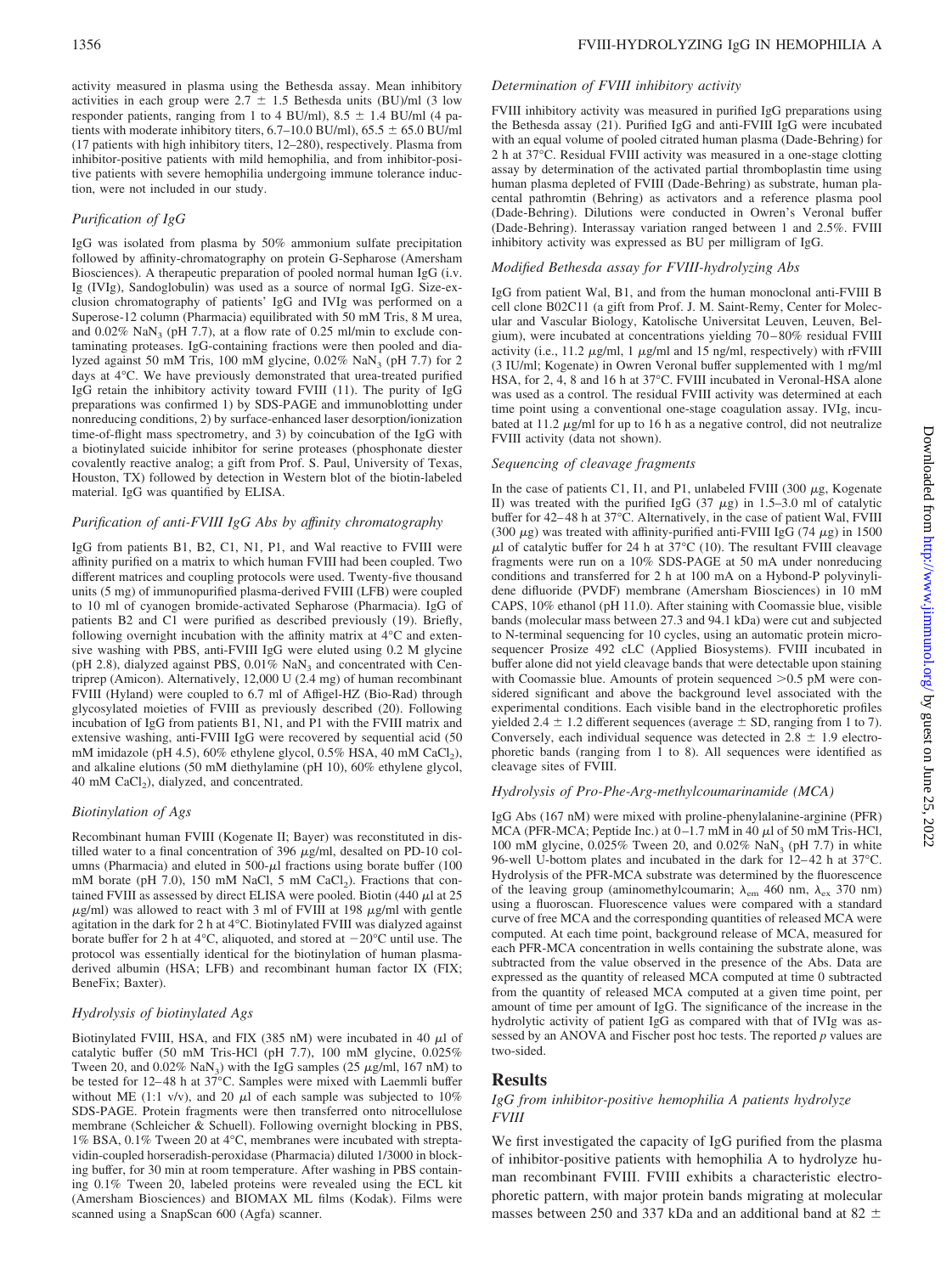2 kDa (Fig. 1). Incubation of FVIII with IgG from inhibitor-positive patients C1, F1, and P1 resulted in FVIII hydrolysis and in the generation of up to eight major digestion fragments of molecular masses ranging from 52.5 to 26.4 kDa (Fig. 1). In contrast, the migration profile of FVIII remained unchanged when it was incubated in buffer alone (Ctl), or in the presence of normal polyclonal human IgG (IVIg) (data not shown). IgG from inhibitor-positive patient R2 did not hydrolyze FVIII either. HSA and recombinant human FIX, which present single electrophoretic protein bands of 65 and 56 kDa, respectively, were not hydrolyzed when incubated with IgG of patients C1, F1, P1, and R2, under similar experimental conditions (Fig. 1).

The hydrolysis of FVIII by IgG was studied in the case of 24 inhibitor-positive patients with severe hemophilia A (11). The migration profiles of hydrolyzed FVIII were subjected to densitometric analysis so as to compute the rate of FVIII hydrolysis (Fig. 2,  $\Box$ ). IVIg exhibited a marginal hydrolytic activity of 0.04  $\pm$  0.04 pM/min/nM. The latter value was consistently lower than that of the hydrolytic activity of patients' IgG. Purified IgG from 13 of the 24 patients with severe hemophilia (patients B1, B2, B3, B4, C1, C2, F1, H1, I1, N1, P1, V1, and Y1) exhibited a significantly higher FVIII-hydrolyzing activity than IVIg ( $p < 0.05$ ). The mean hydrolytic activity of IgG of these 13 patients was  $0.48 \pm 0.28$ pM/min/nM.

#### *FVIII-hydrolyzing IgG neutralize FVIII procoagulant activity*

Using a one-stage coagulation assay, we investigated whether IgGmediated hydrolysis of FVIII results in FVIII inactivation. We diluted the IgG from two inhibitor-positive patients to concentrations at which "classical" FVIII inhibition by steric hindrance measured in the Bethesda assay, is marginal (75–80% of residual FVIII activity after 2 h of incubation). We also increased the time of incubation up to 16 h. In such conditions, classical FVIII inhibitors are at equilibrium with FVIII and the residual FVIII activity remains constant with time, unless FVIII is hydrolyzed by anti-FVIII IgG, thus inducing a decrease in the residual FVIII activity (Fig. 3*A*). Incubation of FVIII with a human monoclonal FVIII inhibitor devoid of FVIII-hydrolyzing activity, BO2C11, resulted in steady levels of residual FVIII activity during 16 h (i.e.,  $80.3 \pm 5.8\%$ ). In contrast, incubation of FVIII with IgG from patients Wal and B1 resulted in a significant time-dependent decrease of residual FVIII activity (Fig. 3*B*;  $p < 0.01$  and  $p < 0.05$ , respectively). Thus, at IgG concentrations much inferior to that found in normal plasma (11.2 and 1  $\mu$ g/ml for IgG from patients Wal and B1, respectively), half of the FVIII available in the assay

was inactivated after 7 and 16 h, respectively, values inferior or equal to the normal half-life of therapeutic FVIII in circulation (22–24). Importantly, the assays were performed in the presence of 1 mg/ml HSA, thus making the experimental conditions close to physiological ones.

#### *Cleavage site specificity of factor VIII-hydrolyzing IgG*

Recombinant human FVIII was incubated with IgG of patients C1, I1, and P1, and with affinity-purified anti-FVIII IgG of previously described patient Wal (10). The peptide fragments generated were resolved by 10% SDS-PAGE and Western blotting before being subjected to N-terminal sequencing. The latter approach allowed the identification of scissile bonds located in all domains of FVIII except those in the C2 domain. The 45 identified protein sequences all belonged to the FVIII molecule (Table I), indicating the absence of contamination by adventitious proteins. IgG of patients Wal, P1, C1, and I1 exhibited 7, 17, 13, and 25 different cleavage sites each: six of these sites were common to IgG of three patients (i.e., K36-S37, R336-M337, R740-S741, K974-G975, K992- V993, K1098-M1099, and R1313-A1314), three sites were common to two patients (i.e., K408-S409, K661-M662, and R1422- K1423). The remaining cleavage sites were unique to IgG of individual patients.

The A1A2, B, and A3C1 domains represent 34.1, 41.8, and 24.1% of the size of the FVIII molecule, respectively, excluding the C2 domain. The 45 identified cleavage sites were evenly distributed among the domains (Spearman rank correlation test:  $\rho =$ 0.76;  $r^2 = 0.97$ ;  $p < 0.02$ ). Thus,  $\sim 39\%$  of the 45 sites were located in the A1A2 domains, whereas 47% were located in the B domain and 14% in the A3C1 region, suggesting that catalytic anti-FVIII IgG have no preferential specificity for either the H chain, the L chain, or the B domain of FVIII. The amino acid residues at the 45 scissile bonds differed in charge, size, and hydrophobicity. Thus, the site preceding (N-terminal to) the scissile bond was occupied by K (48.9%), R (35.6%), Y (4.4%), T (2.2%), M (2.2%), E (2.2%), L (2.2%), or F (2.2%), and the site C-terminal to the scissile bond by A (2.2%), D (8.9%), E (6.7%), F (4.4%), G (4.4%), I (2.2%), K (13.3%), M (11.1%), N (4.4%), Q (4.4%), S (22.2%), T (2.2%), or V (13.3%). Together, cleavages occurred in 84.5% after K or R, indicating that proteolytic IgG preferentially behave similar to serine proteases.

Using the Swiss-pdb viewer software and the five-domain model of FVIII that includes amino acids 1–336, 376–716, and 1692–2332 (Table I), we determined that 12 of the 19 cleavage

**FIGURE 1.** FVIII-hydrolyzing activity of IgG purified from plasma of inhibitor-positive patients with severe hemophilia A. Biotinylated FVIII, HSA, and factor IX (385 nM) were incubated alone (Ctl) or in the presence of IgG Ab (167 nM) purified from plasma of patients with severe hemophilia A for 24 h at 37°C. Samples were separated by 10% SDS-PAGE. Results are shown for patients C1, F1, P1, and R2. Molecular masses are indicated in the *left margin*.

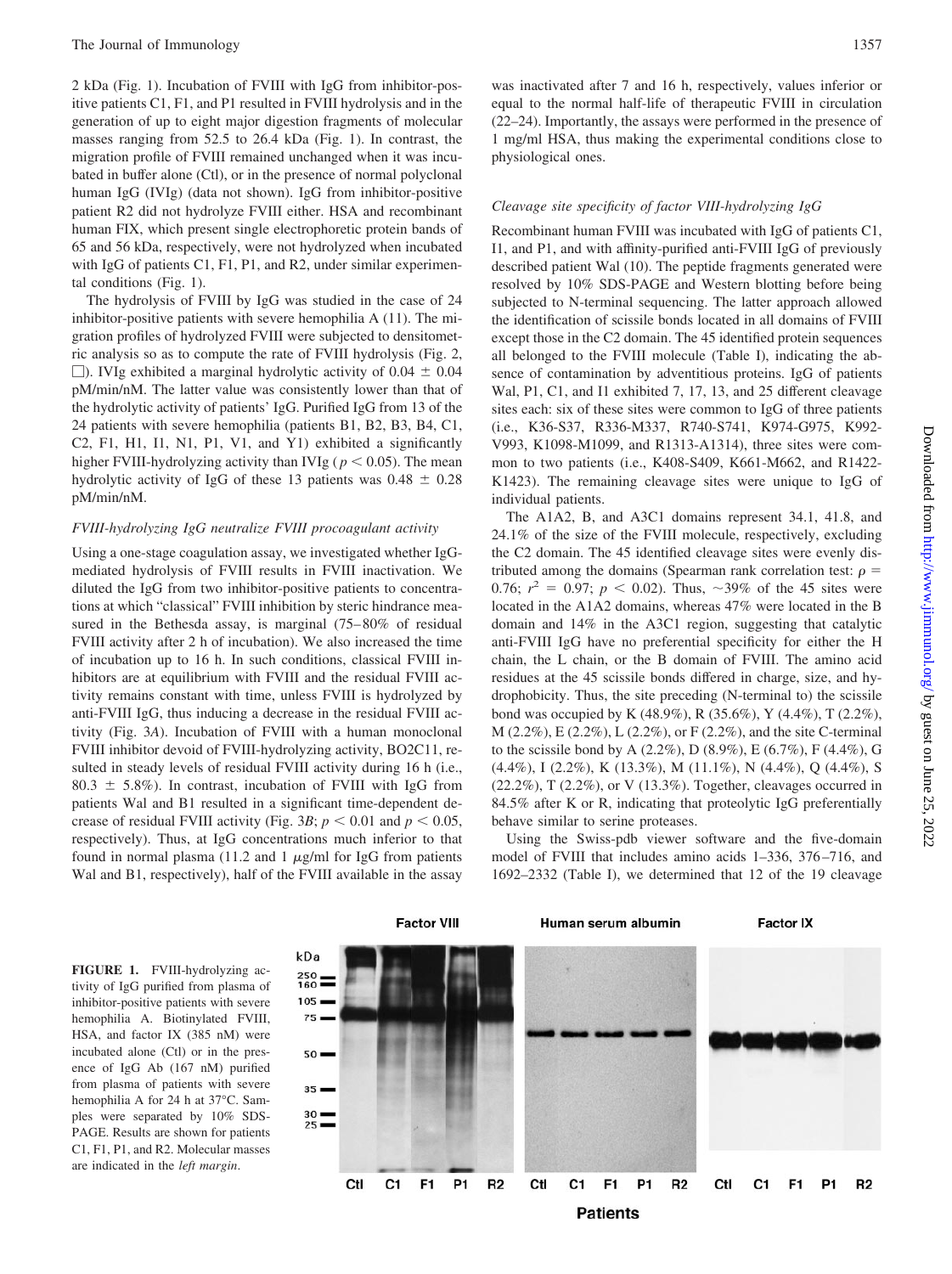

**FIGURE 2.** Hydrolysis rates of IgG from inhibitor-positive patients with severe hemophilia A. Biotinylated FVIII (385 nM,  $\Box$ ) or the MCA-coupled PFR peptide (PFR-MCA, 100  $\mu$ M,  $\blacksquare$ ) were incubated alone (Ctl) or in the presence of IVIg or of IgG (167 nM) purified from the plasma of 24 patients for 24 h at 37°C. In the case of FVIII hydrolysis, samples were separated by 10% SDS-PAGE, and the rate of hydrolysis was quantified by scanning of immunoblots. Spontaneous hydrolysis occurring upon incubation of FVIII in the presence of buffer alone was considered as background and subtracted. The data represent the means and SDs of femtomoles of FVIII hydrolyzed per minute per nanomole of IgG, for two or three separate experiments. The mean coefficient of variation was 0.33 (range, 0.01–1.41). In the case of hydrolysis of PFR-MCA, the fluorescence of released MCA was measured. Spontaneous hydrolysis occurring upon incubation of PFR-MCA in the presence of buffer alone was considered as background and subtracted. The data represent the means and SDs of three or four separate experiments. The mean coefficient of variation is equal to 0.32 (0.01–1.14). IgG from eight patients exhibited hydrolysis rates that were significantly greater than that of IVIg both for FVIII and PFR-MCA  $(*, p < 0.05$ , as assessed using the ANOVA post hoc test).

sites available in the model are buried in the molecule (i.e., accessibility  $\leq$ 20%), while 7 cleavage sites are exposed at the surface of FVIII and are readily accessible for interacting with other molecules. The other IgG cleavage sites on the FVIII molecule, which are not available in the model and which overlap with the natural cleavage sites for thrombin, activated factors IX and X (FIXa and FXa), and activated protein C, i.e., R336-M337, R372-S373, R740-S741, R1313-A1314, and R1648-E1649 (Table II), can also be assumed to be highly exposed. Conversely, only few of the amino acids of FVIII that are exposed at the surface of the molecule, were identified as cleavage sites, thus suggesting that catalytic IgG target specific structures in the FVIII molecule.

#### *IgG from inhibitor-positive patients exhibit hydrolytic activity toward PRF-MCA*

Incubation of patients' IgG with the peptide PFR-MCA resulted in hydrolysis of the peptide and release of the fluorescent MCA tag, thus allowing for the calculation of rates of hydrolysis. Using PFR-MCA as a substrate enables the study of the kinetics of cleavage at a single bond (i.e., Arg-MCA), as opposed to the average kinetics observed when measuring the cleavage of multiple bonds in a large substrate such as FVIII.

Hydrolysis of PFR-MCA was dose and time dependent (data not shown). IVIg, used as a negative control, demonstrated a marginal PFR-MCA-hydrolyzing activity of  $0.04 \pm 0.04$  pM/min/nM (Fig. 2, ■). IgG of 13 patients (patients A1, B1, B2, C1, F1, G1, H1, I1, M1, P1, R1, R2, and Y1) displayed significantly higher hydrolytic rates toward PFR-MCA than that observed with IVIg ( $p < 0.05$ ). IgG of the remaining 11 patients exhibited hydrolysis rates of PFR-MCA that were either marginal as compared with IVIg or for which interexperimental differences did not allow to reach significance. The rate of hydrolysis of PFR-MCA by IgG from patients B1 and P1 was  $19.30 \pm 6.17$  and  $8.22 \pm 2.80$  pM/min/nM, respectively, which was at least 20-fold higher than the mean hydrolysis rate of IgG of the other patients (0.24  $\pm$  0.09 pM/min/nM) (Fig. 2). Altogether, IgG of 8 of 24 patients (i.e., patients B1, B2,

C1, F1, H1, I1, P1, and Y1) displayed hydrolytic activities significantly greater than that of IVIg in the case of both FVIII and PFR-MCA (Fig. 2). Rates of hydrolysis of FVIII and PFR-MCA for these eight patients were positively correlated (one-tailed Fisher exact test,  $p < 0.05$ ).

FVIII-specific IgG were further purified by affinity chromatography in the case of patients B1, B2, C1, N1, and P1. The yield of the purifications ranged between 50 and 300  $\mu$ g/10 mg of IgG, representing relative enrichments of 33- to 200-fold. The specific FVIII inhibitory activity of unfractionated IgG and of affinity-purified anti-FVIII IgG were measured by means of the Bethesda assay. Affinity purification of anti-FVIII IgG resulted in a 65-fold mean increase in FVIII inhibitory activity (ranging from 11- to 190-fold; Table III), a value which is in the same range as that of the weight-wise enrichment, demonstrating the specificity for FVIII of the affinity-purified material.

We then monitored the specific hydrolytic activity of unfractionated IgG and of affinity-purified anti-FVIII IgG using PFR-MCA as a substrate. Affinity purification of anti-FVIII IgG resulted in an enrichment in specific hydrolytic activity of PFR ranging between 2- and 315-fold, with a mean increase of 59-fold (Table III). These results are in agreement with our previous observations of an enhancement of hydrolysis of FVIII by affinitypurified FVIII-specific IgG from patients' plasma (10, 11). Importantly, excess of FVIII was able to neutralize IgG-mediated hydrolysis of PFR-MCA (Fig. 4, shown in the case of patient C1). The calculated *K*i was equal to  $0.12 \pm 0.01 \mu M$ .

Together, our data thus indicate that catalytic anti-FVIII IgG is endowed with a serine protease-like hydrolytic activity and that PFR-MCA may be a suitable alternative substrate for studying the kinetic parameters associated with FVIII-specific proteolysis by patients' IgG.

#### *Kinetics of proteolysis by catalytic Abs of hemophilic patients*

The kinetic parameters of hydrolysis by catalytic anti-FVIII IgG were calculated in the case of patients B1, B2, B4, C1, F1, I1, and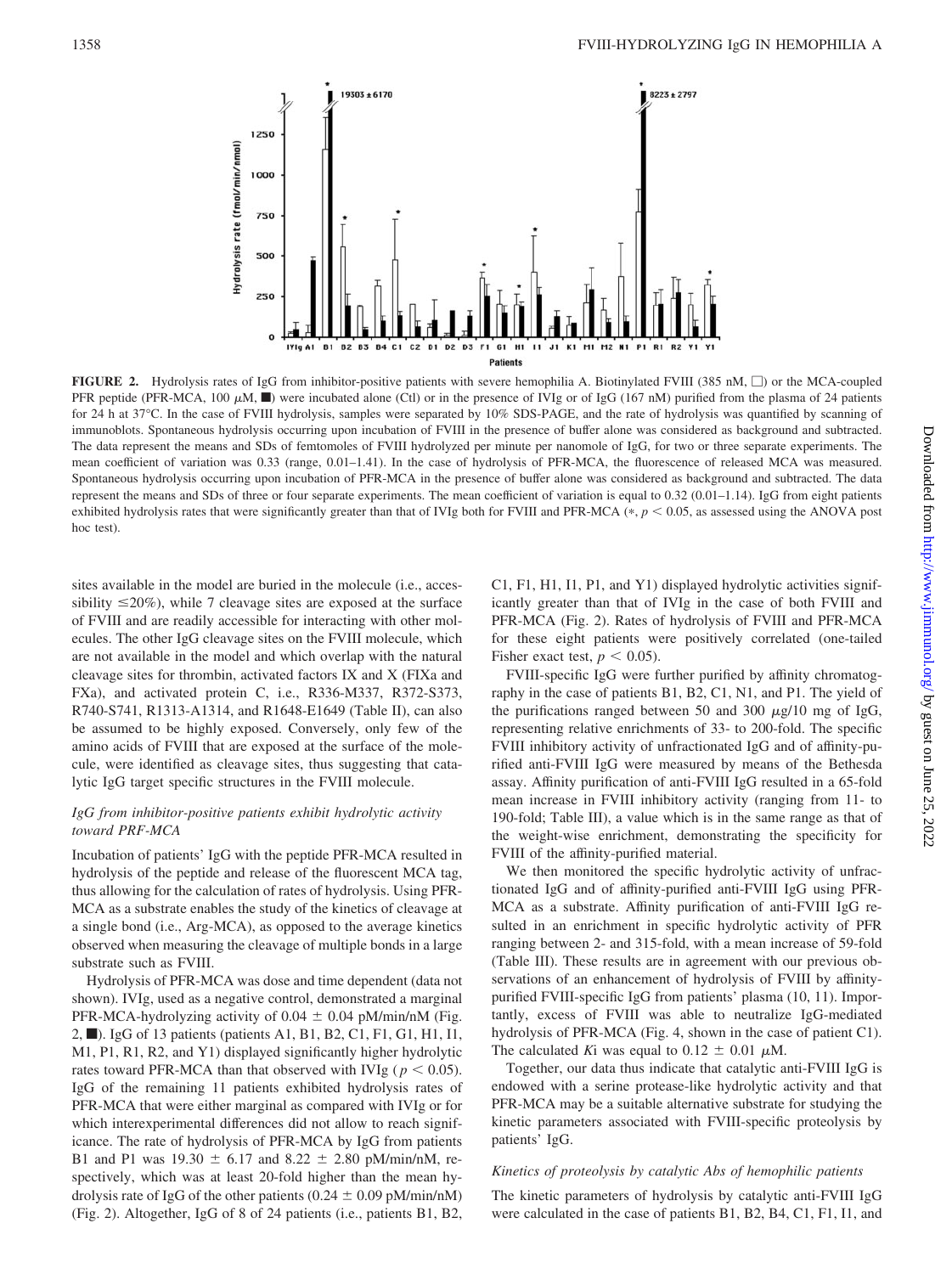A

в

Inhibition of FVIII by 'classical' FVIII inhibitors (ie, steric hindrance)



Inactivation of FVIII by FVIII-hydrolyzing IgG

O 0  $k<sub>3</sub>$ ⊓ **Hydrolytic IgG FVIII Hydrolyzed FVIII** 100 ns Residual FVIII activity (%) 75 50 25 Wal **-** B1 O-BO2C11 0 5 10 15 0 Time (hour)

**FIGURE 3.** FVIII inactivation by FVIII-hydrolyzing IgG. *A*, Classical FVIII inhibitors prevent the interaction of FVIII with other molecules of the coagulation cascade by steric hindrance, and form steady-state interactions with FVIII in in vitro coagulation assays. The amount of FVIII available for coagulation is thus stable once equilibrium is reached, i.e., for an incubation period above 2 h. In contrast, FVIII-hydrolyzing IgG degrade FVIII: the amount of FVIII available for coagulation thus decreases with time. The two mechanisms of FVIII inactivation may coexist in a single patient. *B*, FVIII (3 IU/ml) in Veronal buffer-HSA (1 mg/ml) was incubated alone or in the presence of IgG from patients Wal (11.2  $\mu$ g/ml) and B1 (1  $\mu$ g/ml), as well as IgG from the monoclonal anti-FVIII B cell clone BO2C11 (15 ng/ml) for 2, 4, 8, and 16 h at 37°C. Residual FVIII activity was measured at each time point using the Bethesda assay. The figure depicts the mean residual FVIII activity ( $\pm$ SE mean), relative to the residual activity of FVIII incubated in buffer alone, as a function of time, from two to four independent experiments. The time-dependent decrease in residual FVIII activity was significant in the case of IgG from patients Wal  $(*, p <$ 0.01) and B1 ( $\ddagger$ ,  $p < 0.05$ ), as assessed by a one-way ANOVA (ns, nonsignificant).

P1. In all these cases, incubation of patients' IgG with increasing concentrations of PFR-MCA led to the saturation of the hydrolytic activity toward PFR-MCA (data not shown;  $r^2 \ge 0.98$ ). The curves of the reciprocal of the velocity plotted as a function of the reciprocal of the substrate concentration were linear (data not shown), indicating that the simple Michaelis-Menten kinetics is an appropriate model for the reaction. Fitting the experimental data to the Michaelis-Menten equation allowed the derivation of the apparent  $V_{\text{max}}$  and average  $K_{\text{m}}$  of the reactions (Table IV). The computed kinetic parameters were heterogeneous among patients' IgG. The mean apparent  $V_{\text{max}}$  ranged from 6.1 to 609.4 fmol/min. The calculated average  $K_{\rm m}$  ranged between 467  $\pm$  125  $\mu$ M and 1400  $\pm$ 1248  $\mu$ M with a mean value of 794.2  $\pm$  300.8  $\mu$ M. The nominal  $K<sub>cat</sub>$  values, which represent the sum of the individual constants of anti-FVIII IgG within each polyclonal preparation, were between  $0.03$  and  $2.61$  min<sup>-1</sup> (Table IV). Computed catalytic efficiencies

#### **Discussion**

Anti-FVIII Abs in patients' plasma are a composite mixture of catalytic and noncatalytic Abs. The FVIII-neutralizing activity of

were between 37.0 and 3957.7/M/min, respectively.

FVIII inhibitors in vivo thus results from two simultaneous mechanisms: steric hindrance of the interaction of FVIII with relevant molecules of the coagulation cascade, and proteolysis of FVIII by the subset of Abs with catalytic properties. Although the pathological relevance of the Ab catalysts reported in different autoimmune and inflammatory disorders remains elusive, we demonstrate here that the kinetics of FVIII degradation by FVIII-hydrolyzing IgG are compatible with a pathological role for catalytic Abs.

The activity of FVIII inhibitors is generally assessed using the Bethesda assay (21). Although the Bethesda assay requires up to 2 h to reach complete FVIII inactivation, the incubation of FVIII with purified patients' IgG requires 24 h before hydrolysis is detected, a 12-fold difference. However, in the Bethesda assay, the molar ratio of IgG to FVIII is  $>200$  molecules of IgG for 1 molecule of FVIII (IgG concentration in diluted plasma of a patient with 1000 BU/ml would be 10  $\mu$ g/ml and FVIII in reference plasma is 100 ng/ml), whereas it is of 0.5 IgG for one FVIII molecule in the hydrolysis assay (IgG and FVIII concentrations are 25 and 100  $\mu$ g/ml, respectively), a 400-fold difference. Indeed, the accuracy of the hydrolysis assay is subject to technical constraints related to the sensitivity of the detection of digested fragments of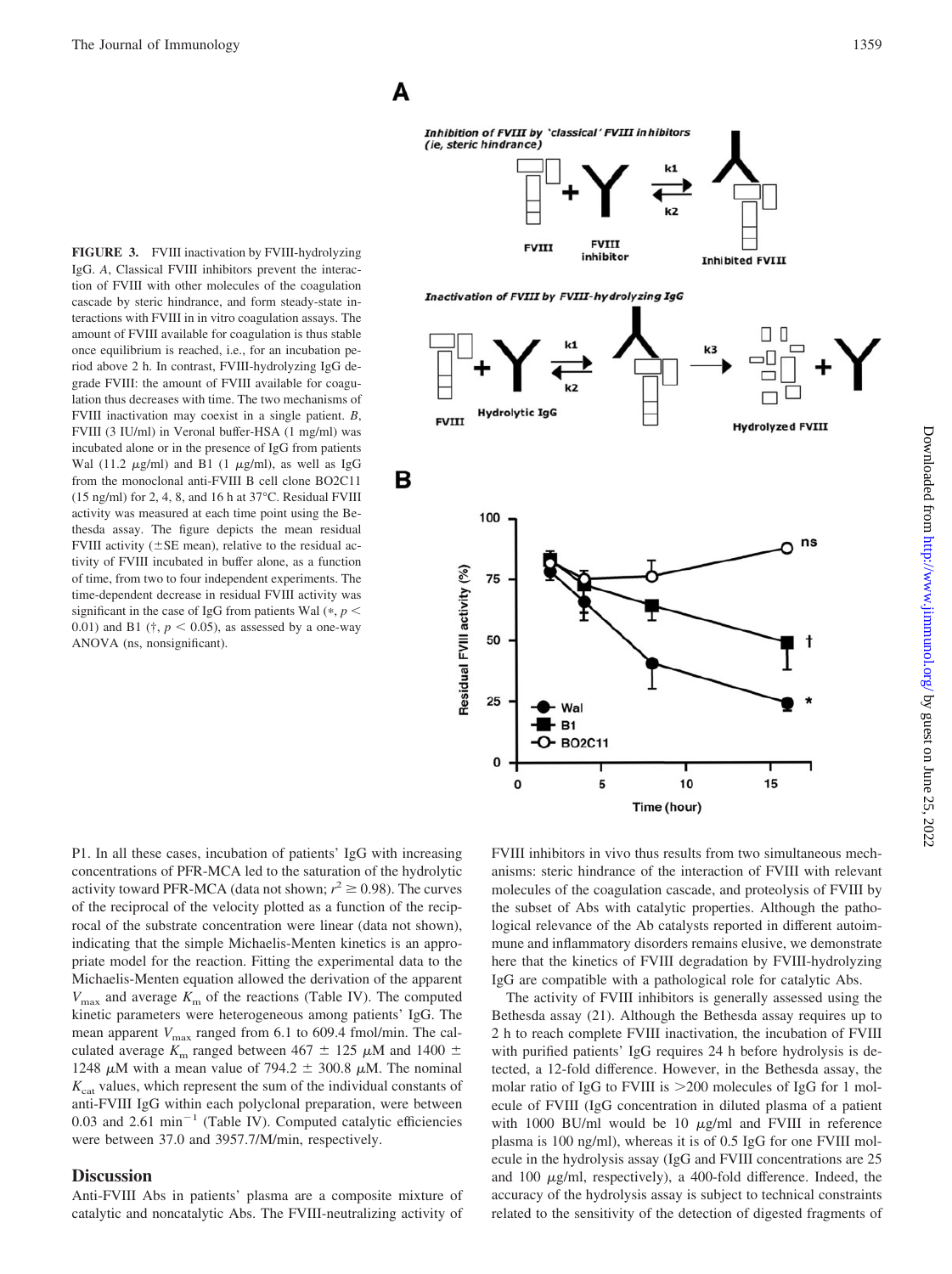|                      | Patients    |                                           |                            |                                                          |                                              | Accessibility                 |
|----------------------|-------------|-------------------------------------------|----------------------------|----------------------------------------------------------|----------------------------------------------|-------------------------------|
| Sequence of FVIII    | Wal         | P1                                        | C1                         | I1                                                       | $3D^b$                                       | of Amino<br>Acid <sup>c</sup> |
|                      |             | K36-S37                                   | K36-S37                    | K36-S37<br>R121-E122<br>K127-V128<br>K166-D167           | $\! + \!\!\!\!$<br>$\! + \!\!\!\!$<br>$^{+}$ | 40<br>30<br>10<br>10          |
|                      |             | R240-S241<br>K251-S252                    |                            |                                                          | $^{+}$<br>$^{+}$                             | 10<br>10                      |
| $A1-A2$ domains      | R372-S373   | R336-M337                                 | Y323-V324<br>R336-M337     | R336-M337                                                | $^{+}$                                       | 10<br>40                      |
| $1 - 740$            |             | K408-S409                                 |                            | K408-S409<br>R418-I419                                   | $^{+}$                                       | 30<br>10                      |
|                      |             | R583-S584                                 | R593-F594                  |                                                          | $\! + \!\!\!\!$<br>$^{+}$                    | 20<br>40                      |
|                      | T646-D647   | K661-M662                                 | F679-M680                  | K661-M662<br>R698-N699                                   | $^{+}$<br>$^{+}$<br>$^{+}$<br>$^{+}$         | 20<br>20<br>20<br>20          |
| B domain<br>741-1648 |             | R740-S741                                 | R740-S741                  | R740-S741<br>R752-Q753<br>R776-T777                      |                                              |                               |
|                      | L904-G905   | K872-K873                                 |                            |                                                          |                                              |                               |
|                      |             | K974-G975<br>K992-V993<br>K1040-K1041     | K974-G975<br>K992-V993     | K925-S926<br>K974-G975<br>K992-V993                      |                                              |                               |
|                      |             |                                           | R1049-M1050                | K1041-V1042                                              |                                              |                               |
|                      |             | M1076-V1077<br>K1098-M1099<br>K1136-S1137 | K1098-M1099                | K1098-M1099                                              |                                              |                               |
|                      | R1313-A1314 | R1313-A1314                               |                            | K1147-N1148<br>K1149-V1150<br>R1310-S1311<br>R1313-A1314 |                                              |                               |
|                      |             | R1422-K1423                               |                            | R1422-K1423<br>K1473-K1474                               |                                              |                               |
|                      |             |                                           | K1628-Q1629<br>R1648-E1649 |                                                          |                                              |                               |
| A3-C1 domains        |             |                                           |                            | K1673-K1674<br>K1674-E1675                               |                                              |                               |
| 1649-2172            | Y1680-D1681 |                                           | K1693-K1694                |                                                          | $\! + \!\!\!\!$                              | 50                            |
|                      | E1794-D1795 |                                           | K2092-F2093                |                                                          | $^{+}$<br>$^{+}$                             | 20<br>60                      |

Table I. *Sites of FVIII cleavage by anti-FVIII IgG of hemophilia A patients<sup>a</sup>*

<sup>*a*</sup> Human recombinant FVIII (300  $\mu$ g) was incubated with affinity-purified anti-FVIII IgG (74  $\mu$ g) of patient Wal (10) or with unfractionated IgG from the plasma of patients P1 (37.5  $\mu$ g), CI (37  $\mu$ g), and I1 (37  $\mu$ g). Degradation fragments were separated by 10% SDS-PAGE, transferred onto PVDF membranes and sequenced by Edman degradation. Cleavage sites in the C2 domain of FVIII, which are not detected in the assay as fragments lower than 23 kDa, were not subjected to N-terminal sequencing. Amino acids that surround the sites of cleavage are indicated using

<sup>b</sup> Amino acids which are included in the three-dimensional model of FVIII provided on ((http://europium.csc.mrc.ac.uk)).<br><sup>c</sup> Lower limit of the percentage of accessibility of the better of the two amino acids that surroun

us.expasy.org/sprot $\rangle$ ). Amino acids with percentages  $\leq 20$  are considered as nonaccessible.

FVIII in Western blots and the purification of IgG to avoid contaminating proteases. If IgG and FVIII could be used at concentrations equal to that used in the Bethesda assay, a FVIII hydrolysis similar to that shown in Fig. 1 would occur in 3.6 min. This hypothesis is strengthened by our earlier observation that affinitypurified anti-FVIII IgG from patients Wal and Bor completely hydrolyzed FVIII in  $<$  5 min and 2 h, respectively (10). To formally demonstrate the pathological relevance of FVIII-hydrolyzing IgG, we have modified the Bethesda assay so as to minimize the inhibitory activity of classical FVIII inhibitors: in the presence of HSA, we have used IgG at concentrations yielding  $>75\%$  residual FVIII activity after 2 h of incubation with FVIII, and we have incubated IgG and FVIII for up to 16 h. In such conditions, the residual FVIII activity decreased in a time-dependent manner when FVIII was incubated with IgG from two patients with FVIII-hydrolyzing Abs,

while it remained constant upon incubation of FVIII in the presence of a monoclonal noncatalytic FVIII inhibitor.

Our previous attempt to determine the kinetic parameters of FVIII-hydrolyzing IgG was hampered by the limiting concentration of FVIII (i.e., 1.7  $\mu$ M), a value far below the calculated average  $K<sub>m</sub>$  (9.46  $\pm$  5.52  $\mu$ M) (10). In the present report, PFR-MCA, a synthetic generic substrate for kallikrein and other serine proteases, was used as a surrogate substrate for the precise determination of the catalytic rate constants for the cleavage reaction (14, 25). Several lines of evidence validate PFR-MCA as a proper alternative substrate for studying the kinetics of proteolytic anti-FVIII IgG: 1) anti-FVIII IgG are endowed with a serine-proteaselike activity as indicated by the fact that Ab-mediated hydrolysis of FVIII is inhibited by Pefabloc, but not by EDTA, leupeptin, nor pepstatin (10); 2) the hydropathicity of PFR was significantly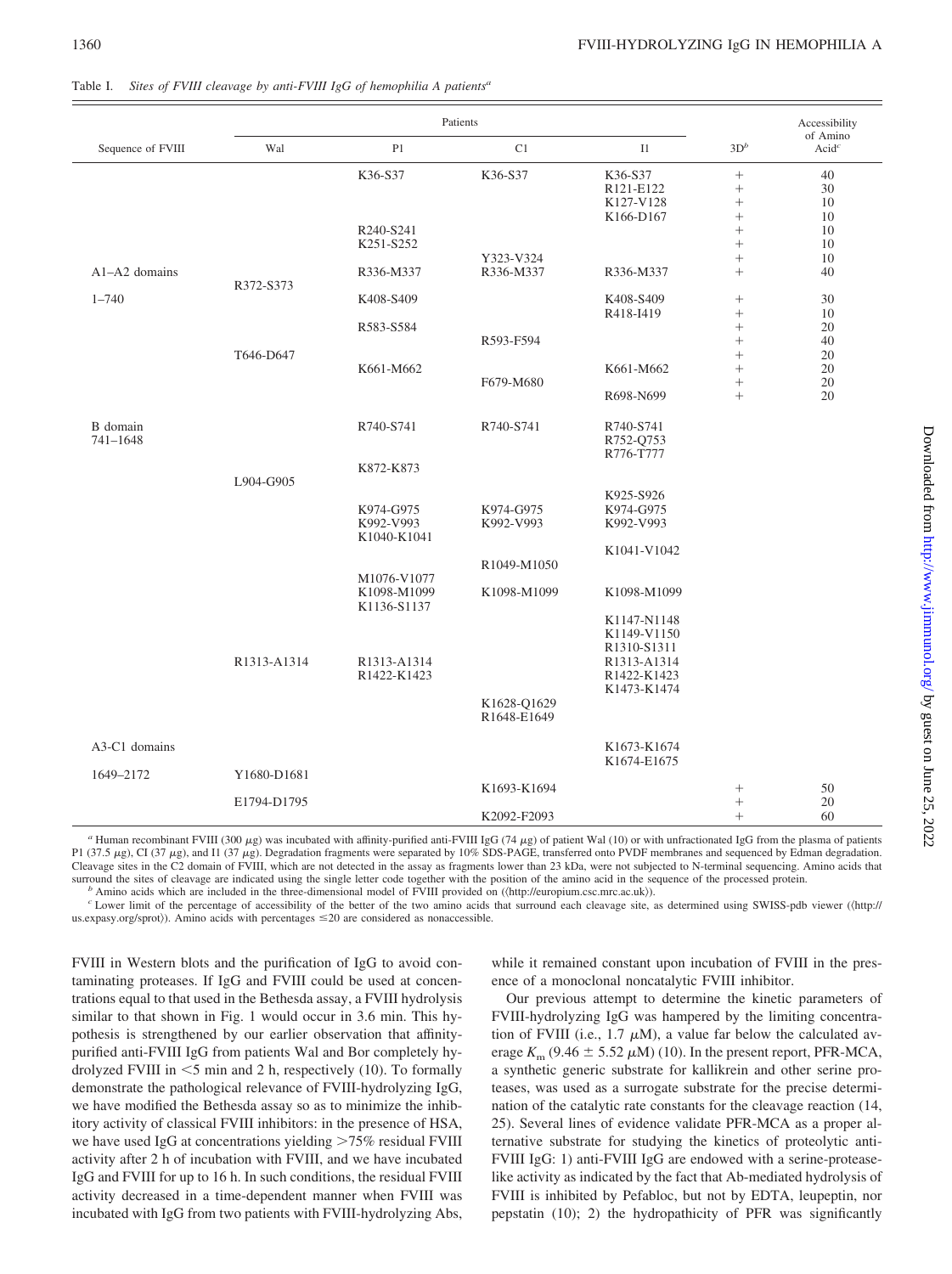Table II. *Cleavage sites for physiological FVIII-hydrolyzing enzymes (32)*

| Cleavage Site<br>on FVIII | Serine Protease Involved <sup>a</sup> | Effect                    | Shared by<br>Patient's IgG                       |
|---------------------------|---------------------------------------|---------------------------|--------------------------------------------------|
| R336                      | Activated protein C, FIXa, FXa        | <b>Inactivation</b>       | P <sub>1</sub> , C <sub>1</sub> , I <sub>1</sub> |
| R372                      | Thrombin, FXa                         | Activation                | Wal                                              |
| R <sub>562</sub>          | Activated protein C                   | <b>Inactivation</b>       |                                                  |
| R740                      | Thrombin, FXa                         | Activation                | P <sub>1</sub> , C <sub>1</sub> , I <sub>1</sub> |
| R <sub>1313</sub>         | Unidentified endoprotease             | Intracellular proteolysis | Wal, P1, I1                                      |
| R <sub>1648</sub>         | Unidentified endoprotease             | Intracellular proteolysis | Wal                                              |
| R <sub>1689</sub>         | Thrombin, FXa                         | Activation                |                                                  |
| R <sub>1719</sub>         | <b>FIXa</b>                           | Activation                |                                                  |
| R <sub>1721</sub>         | <b>FXa</b>                            | Activation                |                                                  |

*<sup>a</sup>* FXa, activated factor X; FIXa, activated factor IX.

correlated to that of 336 of the 2330 tripeptides that constitute the FVIII molecule and to that of 16 of the 45 identified cleavage sites on FVIII; and 3) excess of FVIII neutralized the hydrolysis of PFR-MCA by patients' IgG. PFR-MCA allows the measurement of the capacity of the Abs to hydrolyze an amide bond independently of their affinity for FVIII. PFR-MCA is however inappropriate to judge the specific rates of IgG-mediated hydrolysis of FVIII. Indeed, the rate of FVIII hydrolysis by the Abs is limited by the affinity of the IgG for FVIII. This may explain the lack of correlation between the hydrolytic activity of the Abs toward FVIII and that toward PFR-MCA (Fig. 2).

Based on the derived  $K_{\text{cat}}$  values, catalytic IgG cleaved 43.2– 3758.4 molecules of PFR-MCA over the 24-h period of reaction, indicating that IgG molecules are capable of turnover, a defining feature of catalysts. The average  $K<sub>m</sub>$  of patients' IgG for PFR-MCA (794.2  $\pm$  300.8  $\mu$ M) was 80-fold greater than that scored previously when using radiolabeled FVIII as a substrate, i.e., 9.46  $\pm$  5.62  $\mu$ M (10), indicating that the affinity of anti-FVIII IgG is higher for FVIII than for PFR-MCA. This is reminiscent of previous observations that the active and Ag-binding sites are spatially separated in the V region of hydrolytic IgG (26). The estimated mean catalytic efficiencies ranged from 68.3 to 2682.8/M/ min. In normal plasma, FVIII is activated by cleavage by thrombin and FXa, to form a heterotrimer A2/A1/A3-C1-C2 with full procoagulant activity (27). The reported catalytic efficiencies for FVIII cleavage by thrombin and FXa are  $5 \times 10^6$  and  $1 \times 10^6$ /M/s, respectively  $(28-31)$ . These values are  $10^3$ - to  $10^6$ -fold higher than the mean catalytic efficiencies that we determined for IgG, thus potentially questioning the pathophysiological relevance of FVIIIhydrolyzing IgG. However, in our calculations we assumed that all anti-FVIII IgG molecules are catalytic, i.e.,  $17.5 \mu$ g of anti-FVIII IgG/mg of IgG (19, 20). Paul et al. (12) have estimated the quantity of catalytic IgG in the plasma of patients with asthma to be 11 ng/mg of IgG. The concentration of catalytic anti-FVIII IgG we have considered may thus be up to 1000-fold overestimated, and the kinetic parameters underestimated to a similar extent. Hence, the cleavage of FVIII by catalytic IgG might follow similar kinetic patterns as that seen with natural enzymes that cleave FVIII.

We identified multiple cleavage sites of FVIII by catalytic Abs: 7, 17, 13, and 25 cleavage sites for IgG of patients Wal, P1, C1, and I1, respectively. Because degradation products that were smaller than 23 kDa could not be sequenced due to technical constraints, scissile bonds located in the C2 domain of FVIII were not detected and the total number of cleavage sites is likely to be underestimated. Multiple cleavage of large proteins by catalytic Abs has already been reported in the case of thyroglobulin and prothrombin (14, 16). Approximately 50% of cleavages occurred at Arg-X bonds that are specific for serine proteases including the conventional coagulation proteases. Thus, some of the identified scissile bonds are also cleavage sites for thrombin, APC, FIXa, FXa, and/or intracellular endoproteases (Table II: R336-M337, R372-S373, R740-S741, R1313-A1314, and R1648-E1649) (32). However, other sites that are typically cleaved by activated protein C (R562-G563), FXa (R1721-A1722), FIXa (R1719-N1720), and thrombin (R1689-S1690) were not detected upon sequencing of the cleavage fragments, further indicating that IgG was not contaminated with conventional proteases. Indeed, the majority of the characterized scissile bonds (40 of 45) are not targets for coagulation proteases. Close to 85% of cleavages occurred after Lys or Arg residues, indicating that most FVIII-hydrolyzing IgG behave as serine proteases and preferentially target peptide bonds that contain basic amino acids.

There was no selectivity of hydrolysis for any particular domain of FVIII; the identified scissile bonds were evenly distributed

Table III. *Catalytic activity of purified IgG and affinity-purified anti-FVIII IgG from the plasma of patients with severe hemophilia Aa*

|                |     | Specific Inhibitory Activity<br>(BU/mg) |                                | Specific Hydrolysis Rate of<br>PFR-MCA (pmol/min/nmol) <sup>c</sup> |                | Activity  |
|----------------|-----|-----------------------------------------|--------------------------------|---------------------------------------------------------------------|----------------|-----------|
| Patients       | IgG | Anti-FVIII IgG                          | <b>Inhibition</b><br>$Index^b$ | IgG                                                                 | Anti-FVIII IgG | $Index^b$ |
| B1             | 28  | 500-800                                 | 18-29                          | 25.01                                                               | 41.14          |           |
| B <sub>2</sub> | 0.3 | 57                                      | 190                            | 0.13                                                                | 1.57           | 12        |
| C <sub>1</sub> | 6   | 64                                      |                                | 0.14                                                                | 2.60           | 18        |
| N <sub>1</sub> |     | 333                                     | 48                             | 0.09                                                                | 28.62          | 315       |
| P1             |     | 500-800                                 | 63-100                         | 10.20                                                               | 44.55          | 4         |

*<sup>a</sup>* IgG were purified from patients' plasma by ammonium-sulfate precipitation and chromatography on Sepharose-coupled protein G. FVIII-specific IgG were further purified by affinity chromatography on a human FVIII matrix. Unfractionated IgG and affinity-purified anti-FVIII IgG were assessed for their specific inhibitory activity towards FVIII in a functional coagulation assay, and for their specific hydrolytic activity towards PFR-MCA.

<sup>*b*</sup> Defined as the ratio of the values obtained for anti-FVIII IgG and for unfractionated IgG.

*<sup>c</sup>* Data are representative of two independent experiments.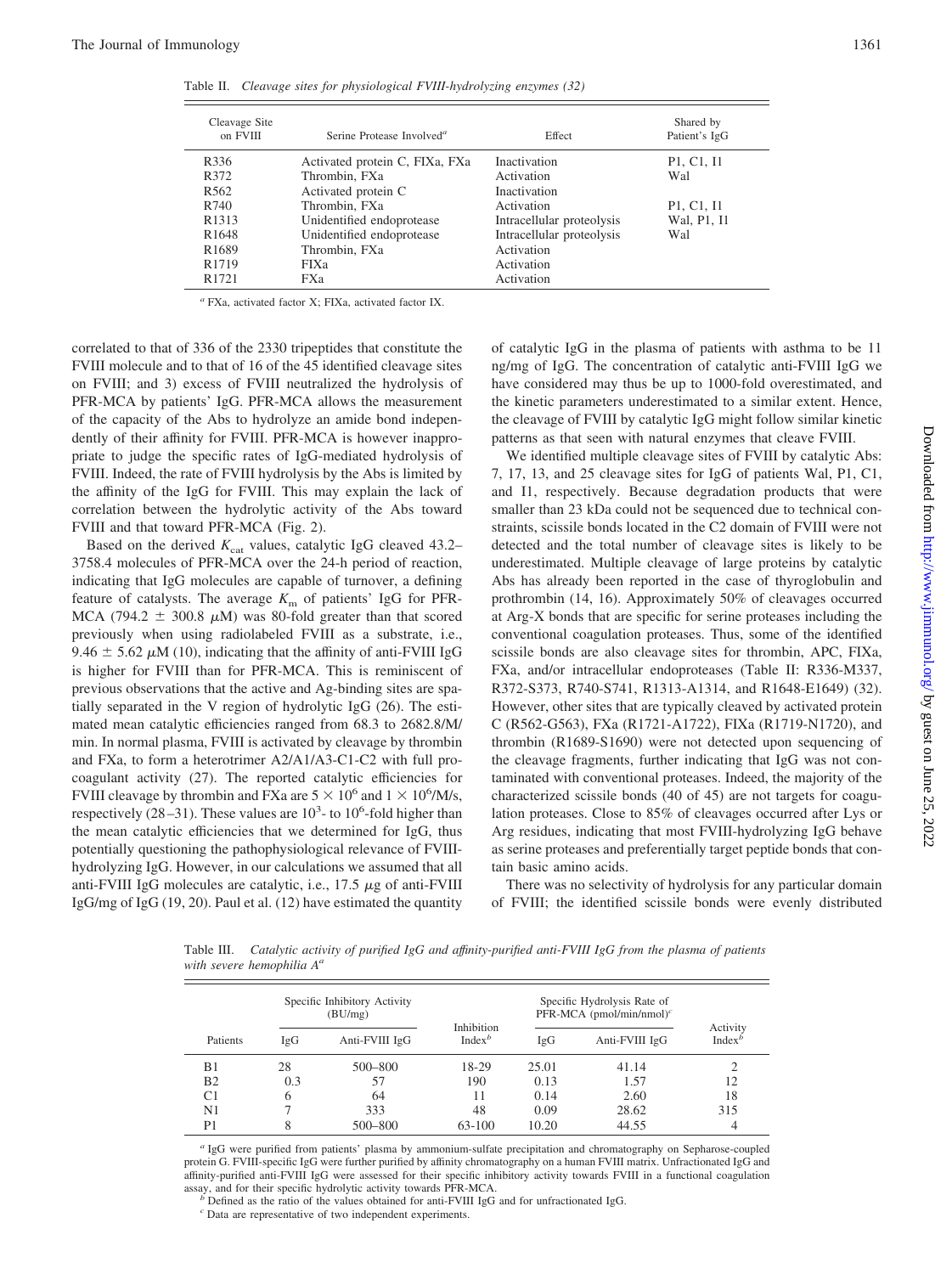

**FIGURE 4.** Inhibition of IgG-mediated hydrolysis of PFR-MCA in the presence of FVIII. IgG (133 nM) purified from the plasma of patient C1 was allowed to react with increasing concentrations of FVIII (0–3  $\mu$ M) for 30 min at 37°C. The mixtures were then incubated in the presence of PFR-MCA (60  $\mu$ M) for 24 h at 37°C. The figure depicts the percentage of PFR-MCA hydrolyzed by IgG in the presence of FVIII as compared with the amount hydrolyzed in the presence of IgG alone. The calculated *K*i was  $0.12 \pm 0.01 \mu M$  (mean from two independent experiments).

within the FVIII molecule. This in contrast with the previously reported clustering of the B cell epitopes on the A2, A3, and C2 domains of the FVIII molecule (Fig. 5; reviewed in Ref. 33). Nine of the 19 cleavage sites included in the three-dimensional model of FVIII (Table I: aa 323, 336, 583, 593, 661, 679, 698, 1693, and 1794) were located within 15 Å of either one of the known B cell epitopes for FVIII inhibitors. It remains to be determined whether multiple cleavages on the FVIII molecule are due to a single polyreactive Ab that hydrolyzes several types of peptide bonds, or to a diverse mixture of catalytic Abs, each with a different binding site and epitope specificity, but all with a structure required for proteolysis. In this respect, multiple cleavage sites for polyclonal IgG of one patient with asthma (34) and for murine and human monoclonal L chains have previously been reported (16, 35). In our study, analysis of the accessibility of the identified scissile bonds reveals

*hemophilia A patientsa*



**FIGURE 5.** Cleavage sites and major B cell epitopes on the FVIII molecule. The distribution of the cleavage sites is based on the results from Table I. The major B cell epitopes are indicated based on the review by Lavigne-Lissalde et al. (33).

that, for each patient, some cleavage sites were located at the surface of the molecule whereas others were not readily accessible. These results suggest that FVIII hydrolysis by patients' IgG occurs in successive steps, i.e., initial cleavages at the level of the exposed sites followed by an opening of the molecule and additional cleavage at the hitherto cryptic sites. Fine temporal analysis of the reaction should allow the precise sorting of events that characterize IgG-mediated hydrolysis of FVIII.

The comparison of the decapeptides that overlap the 45 cleavage sites based on hydropathicity profiles and of the frequency of occurrence of amino acids, did not allow us to identify a consensus linear peptide that could account with certainty for a majority of the identified scissile bonds. However, it may be that some of the cleavage activity would only be neutralized by peptides that mimic conformational rather than linear epitopes, as previously shown for several of the conventional noncatalytic FVIII inhibitors (36, 37). Based on the observations that almost 35% of cleavages occurred after an Arg, that the hydropathicity profile of PFR correlated with 16 of the 45 identified cleavage sites (data not shown) and that MCA-coupled PFR is an appropriate surrogate substrate for FVIIIhydrolyzing Abs (10), it may be speculated that a single or a restricted number of PFR-based tripeptides would be of relevance to block FVIII-specific Ab catalysts. However, their use may require molecular modifications so as to sharpen their broad specificity for different conventional serine proteases and their potential adverse antithrombotic and thrombocytopenic effects (38, 39).

#### **Acknowledgments**

We thank Prof. D. N. Rao (Indian Institute of Science, Bangalore, India) for meticulous critical reading of the manuscript and Prof. S. Paul (University of Texas, Houston, TX) for providing us with the biotinylated phosphonate diester. We are indebted to Dr. Roseline d'Oiron (Centre des hémophiles, Hôpital Kremlin-Bicêtre, Bicêtre, France), Jacqueline Reynaud

Patients  $V_{\text{max}}$  (fmol/min)  $K_{\text{m}}$  ( $\mu$ M)  $r<sup>2</sup>$ Mean  $K_{\text{cat}}^b$ <br>(min<sup>-1</sup>) Mean Catalytic Efficiency  $(M/min)$ B2 14.8  $\pm$  8.4 859  $\pm$  498 0.99 0.06 73.9 B4 6.1  $\pm$  2.3 706  $\pm$  133 0.98 0.03 37.0 C1  $13.5 \pm 9.1$   $1418 \pm 1248$   $0.99$   $0.06$   $40.8$ <br>F1  $12.2 \pm 2.6$   $467 \pm 125$   $0.98$   $0.05$   $112.0$  $f12.2 \pm 2.6$   $467 \pm 125$ <br> $f16.7 \pm 3.2$   $783 \pm 308$  $11 \t 16.7 \pm 3.2 \t 783 \pm 308 \t 1.00 \t 0.07 \t 91.4$ B1 609.4  $\pm$  178.8 660  $\pm$  247 1.00 2.61 3957.7 P1  $384.8 \pm 85.7$   $667 \pm 111$   $1.00$   $1.65$   $2472.8$ 

Table IV. *Heterogeneity of the kinetic parameters of the hydrolysis of PFR-MCA by IgG of severe*

*<sup>a</sup>* PFR-MCA was incubated at increasing concentrations (0–1.66 mM) with IgG (167 nM) of seven patients with severe hemophilia A, for 24 h at 37°C. Hydrolysis rates were computed as explained in *Materials and Methods.* The data were fitted to the Michaelis-Menten equation and *V<sub>max</sub> and*  $K_m$  were derived. The data represent the mean of two or three independent experiments.

 $b<sup>b</sup>$  In the calculation of  $K<sub>cat</sub>$ , the quantity of anti-FVIII IgG sites within the pool of IgG was estimated to be equal to 233.3 fM in the assay, based on a ratio of 175  $\mu$ g of anti-FVIII IgG per 10 mg of IgG (19, 20).<br>*c* The catalytic efficiency is the ratio of  $K_{\text{cat}}$  to the corresponding  $K_{\text{m}}$ .